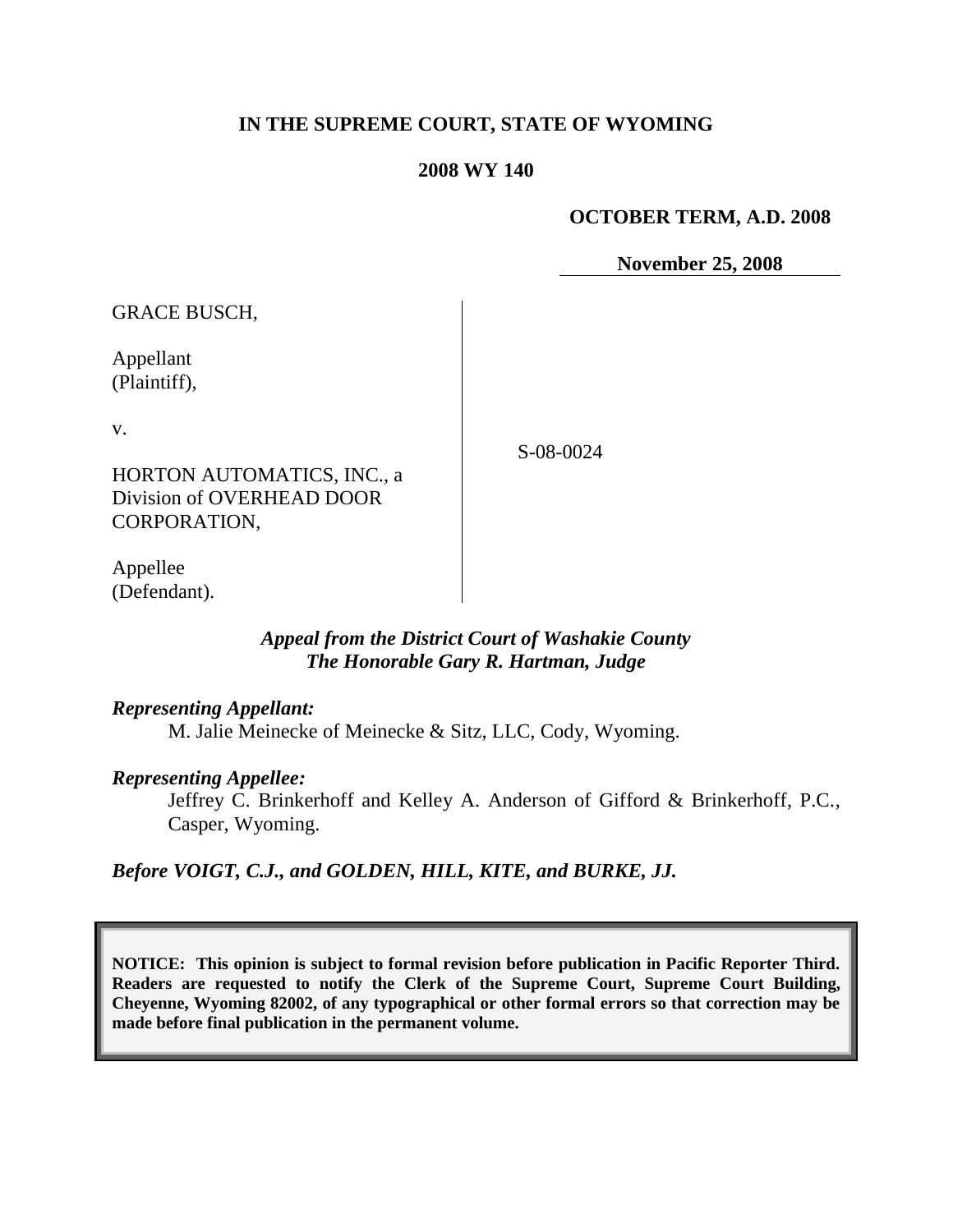### **HILL,** Justice.

[¶1] Appellant, Grace Busch (Busch), challenges the district court's "Judgment and Final Order" dismissing her tort claims against Appellee, Horton Automatics, Inc. a Division of Overhead Door Corporation (Horton), on the basis that those claims were barred by the applicable statute of limitations (four years). Busch"s complaint also stated claims against Kent Foulger d/b/a Blair"s Thriftway, a grocery market (Thriftway). Her complaint was filed in the district court on May 11, 2007, and at that time Horton was identified as "John Doe I." Busch suffered her injuries on June 3, 2003. Because the claims against Thriftway remain pending, the district court included the appropriate W.R.C.P. 54(b) certification in its judgment. We will reverse and remand for further proceedings consistent with this opinion.

### **ISSUES**

[¶2] Busch raises these issues:

A. The order does not comport with the facts presented through oral arguments; $^{\rm l}$  and

B. The filing of the initial complaint was completed within the four-year period as per the applicable statute of limitations, W.S.  $\S$  1-3-105(a)(iv)(c); and

C. Service of the complaint was completed timely and the Court did not lack jurisdiction to hear [Busch"s] claims; and

D. W.R.C.P. 15(c) is applicable to parties named fictitiously according to W.R.C.P. 17 and then later properly named, and cannot be used to defeat Rule 17.

Horton summarizes the issues thus:

Whether the district court correctly ruled that [Busch"s] Amended Complaint naming … Horton …in place of the previously-named "John Doe" is time barred and does not relate back to the date the of filing of the original Complaint for statute of limitations purposes pursuant to Rule 15(c)(3) W.R.C.P. because Horton …was not already before

<sup>1</sup> Although it does not make a difference in our analysis and resolution of this case, the "facts presented through oral argument" are not included in the record on appeal as no transcript of the oral arguments was included in the record on appeal.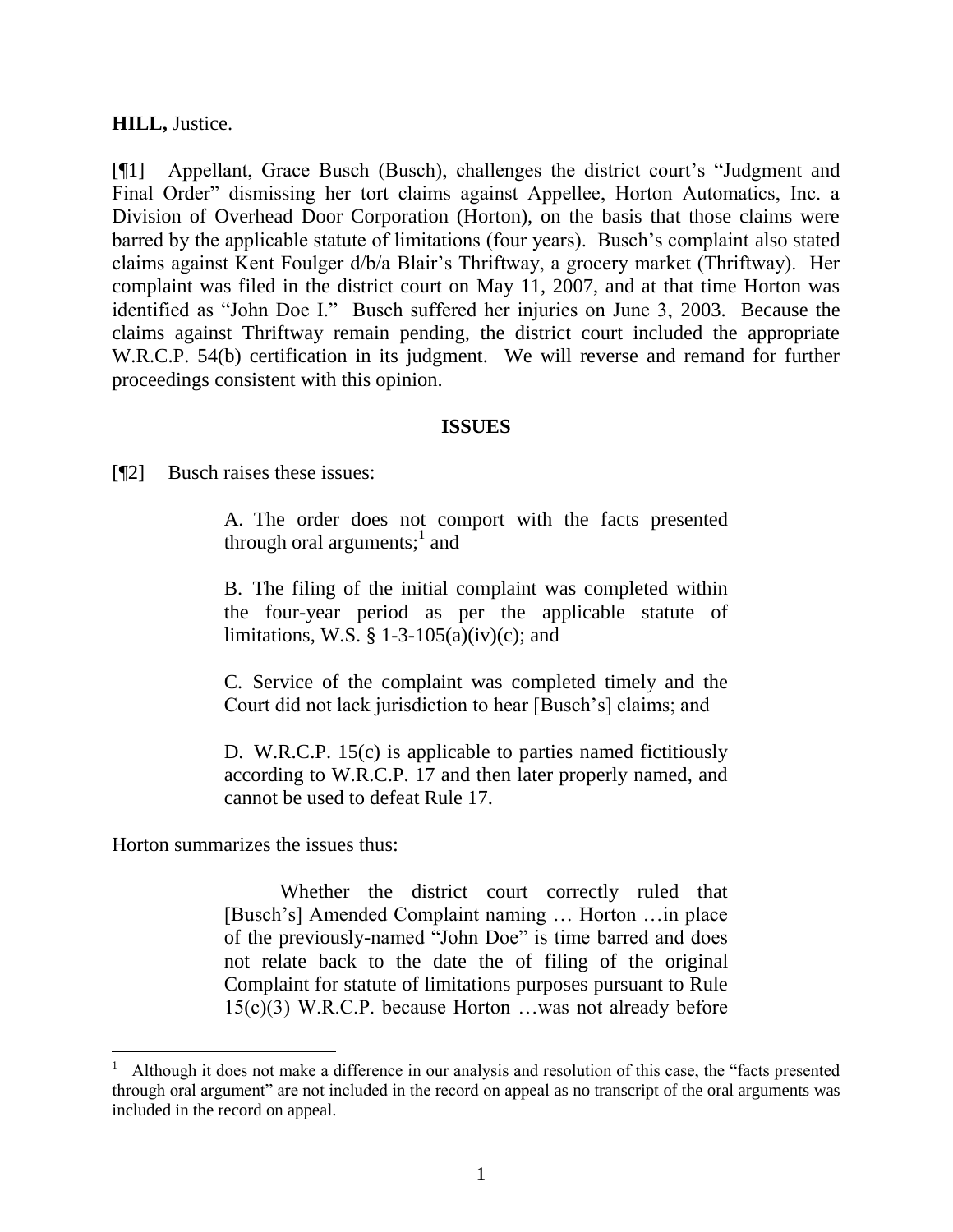the Court when the amended complaint was filed and [Busch] did not mistakenly identify nor misname Horton…in the original complaint.

[ $[$ ]] Busch asserts that W.R.C. P. 17(d) and 15(c)(3) must be read together in a sensible way so as to give full meaning to both rules. Boiled down to its essence, it is Horton's contention that Busch"s only chance to prevail in this appeal depends upon her ability to: (1) amend her original complaint to add Horton as a defendant against whom she has a potentially viable complaint; and (2) having this amended complaint "relate back" to her original complaint under W.R.C.P.  $15(c)(3)(B)$  so that she overcomes the defense of the statute of limitations. Rule  $15(c)(3)(B)$  provides for the "relation back" of amended complaints that add or change parties if the party to be brought in by amendment "knew or should have known that, but for a **mistake** concerning the identity of the proper party, the action would have been brought against the party." See *Singletary v. Pennsylvania Department of Corrections*, 266 F.3d 186, 189 (3rd Cir. 2001) (wherein the Third Circuit Court of Appeal makes a very strong case for, and an impassioned plea that, construction of the Rule should be otherwise and recommended an amendment to clarify that). Also see 6A Charles Alan Wright, Arthur R. Miller, and Mary Kay Kane, *Federal Practice and Procedure*, § 1498 (Supp. 2008, p. 34); and 61B Am.Jur.2d *Pleading* § 872 (1999 and Supp. 2008); compare *Garrett v. Fleming*, 362 F.3d 692, 696 (10<sup>th</sup> Cir. 2004) (all Federal Circuit Courts of Appeal which have decided the issue follow the rule articulated in *Garrett*, rather than the Third Circuit analysis).

### **FACTS AND PROCEEDINGS**

[¶4] Busch filed her complaint in the district court on May 11, 2007. In it she alleged that she was injured at Thriftway on June 3, 2003, when an automatic sliding door malfunctioned hitting her and knocking her into a row of shopping carts. Busch claimed to have suffered severe injuries as a result. She asserted that her injuries occurred because of negligence on the part of Thriftway and its owner, as well as on the part of the manufacturer of the sliding door. The complaint also included a claim against a John Doe I for strict products liability with respect to the automatic sliding door. Such a pleading is permitted by W.R.C.P. 17(d) which provides:

> (d) *Suing person by fictitious name*. -- When the identity of a defendant is unknown, such defendant may be designated in any pleading or proceeding by any name and description, and when the true name is discovered the pleading or proceeding may be amended accordingly; and the plaintiff in such case must state in the complaint that the plaintiff could not discover the true name, and the summons must contain the words, "real name unknown", and a copy thereof must be served personally upon the defendant.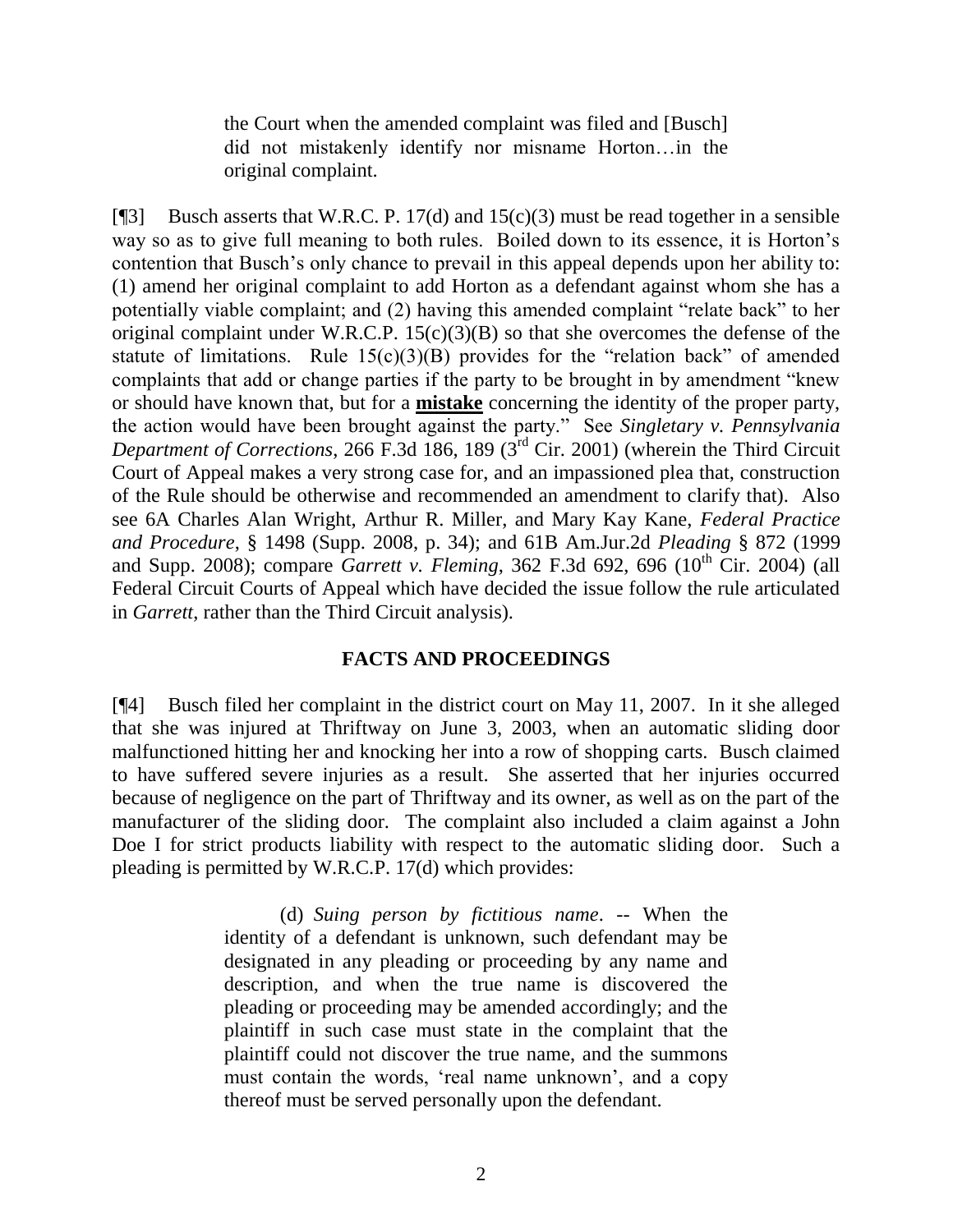[¶5] On June 28, 2007, after Busch discovered the name of "John Doe I," she filed an amended complaint identifying the previously named Defendant, John Doe I, as Horton:

> **COMES NOW** the Plaintiff, Grace Busch, by and through the undersigned attorney…and pursuant to Wyoming Rule of Civil Procedure 17(d), and does hereby amend the original Complaint in Civil Action No. 2007-0058, as the Plaintiff could not discover the true name of Defendant John Doe I and does hereby join and sets forth her cause of action against the Defendants Blair"s Thriftway, Horton Automatics, Inc. and Overhead Door Corporation, as follows:

The amended complaint was served on Horton on July 6, 2007, in Dallas, Texas.

[¶6] On July 23, 2007, Horton filed a motion to dismiss Busch"s complaint on the basis that it failed to state a claim upon which relief could be granted, because the applicable statute of limitations had run on June 3, 2007, and, insofar as Horton was concerned, Busch"s complaint was not filed until June 28, 2007, some 25 days after the statute of limitations had expired.

[¶7] The parties do not dispute that the asserted injury occurred on June 3, 2003, and that the statute of limitations expired on June 3, 2007. The applicable statute of limitations is found at Wyo. Stat. Ann.  $\S 1-3-105(a)(iv)(C)$  (LexisNexis 2007):

# **§ 1-3-105. Actions other than recovery of real property.**

(a) Civil actions other than for the recovery of real property can only be brought within the following periods after the cause of action accrues:

….

(iv) Within four (4) years, an action for:

…. (C) An injury to the rights of the plaintiff, not arising on contract and not herein enumerated; and

[¶8] Wyo. Stat. Ann. § 5-2-114 (LexisNexis 2007) invests the Supreme Court with authority to adopt rules: ("The supreme court of Wyoming may from time to time adopt, modify and repeal general rules and forms governing pleading, practice and procedure, in all courts of this state, for the purpose of promoting the speedy and efficient determination of litigation upon its merits.").

[¶9] Wyo. Stat. Ann. § 5-2-115 (LexisNexis 2007) provides: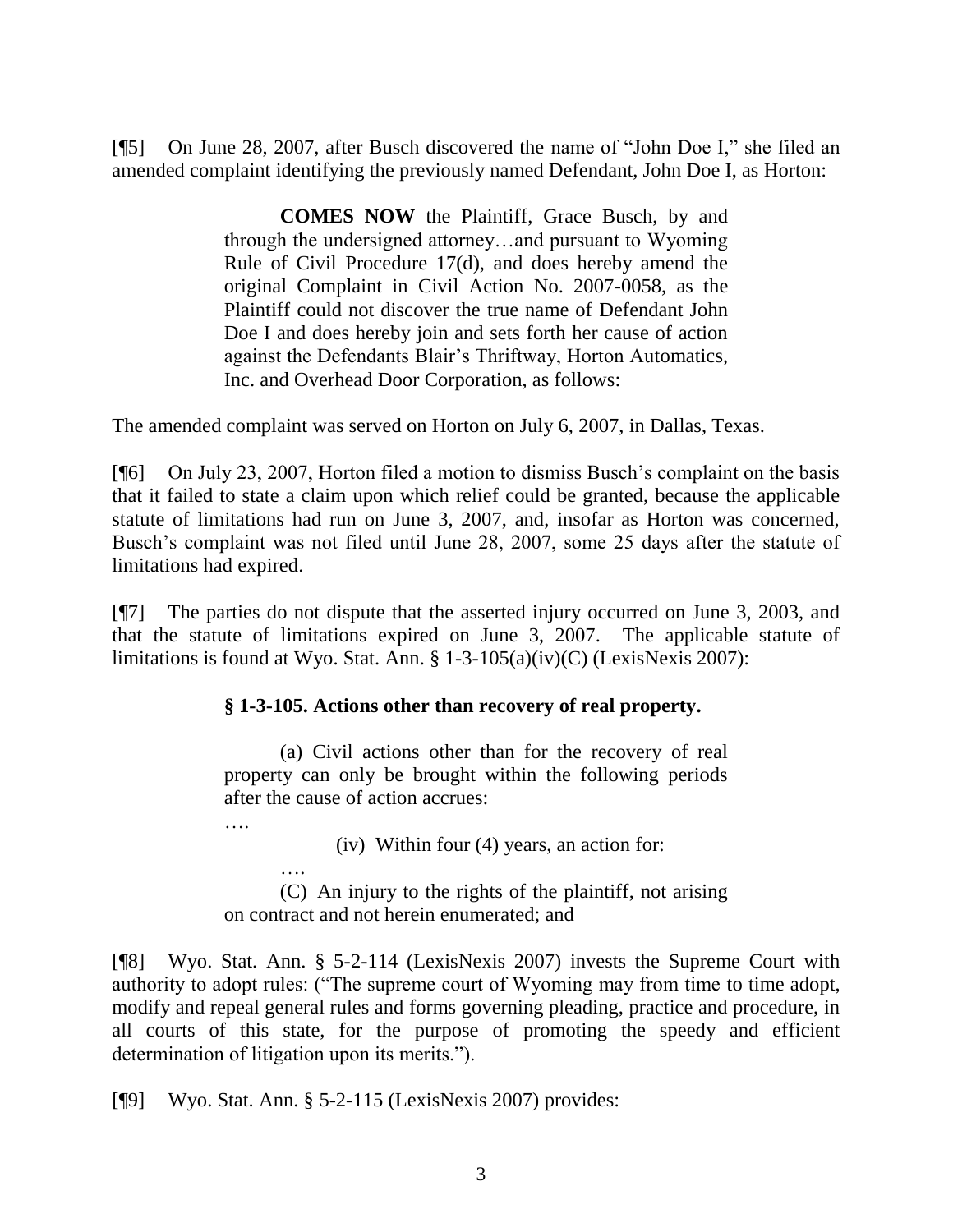(a) Such rules may govern:

(i) The forms of process, writs, pleadings and motions and the subjects of parties, depositions, discovery, trials, evidence, judgments, new trials, provisional and final remedies and all other matters of pleading, practice and procedure; and

(ii) Any review of or other supervisory proceedings from the judgment or decision of any court, board, officer, or commission when such review is authorized by law.

(b) Such rules shall neither abridge, enlarge nor modify the substantive rights of any person nor the jurisdiction of any of the courts nor change the provisions of any statute of limitations.<sup>2</sup>

[ $[$ [10] Horton's position in this matter continues, citing W.R.C.P. 15(c)(3)(B) for the proposition that Busch"s amended complaint did not relate back to the filing of the original complaint so as to save her claim against Horton from the application of the statute of limitations. Rule  $15(c)(3)(B)$  provides:

> (c) *Relation back of amendments*. -- An amendment of a pleading relates back to the date of the original pleading when:

> (1) Relation back is permitted by the law that provides the statute of limitations applicable to the action; or

> (2) The claim or defense asserted in the amended pleading arose out of the conduct, transaction, or occurrence set forth or attempted to be set forth in the original pleading; or

> (3) The amendment changes the party or the naming of the party against whom a claim is asserted if the foregoing provision (2) is satisfied and, within 120 days after the filing of the complaint, the party to be brought in by amendment (A) has received such notice of the institution of the action that the party will not be prejudiced in maintaining a defense on the merits, and (B) knew or should have known that, **but for a mistake concerning the identity of the proper party, the action would have been brought against the party**.

l

<sup>2</sup> Although neither party cites this statute, we deem it relevant because the operation of W.R.C.P. 17(d) in these circumstances does not run afoul of this statute.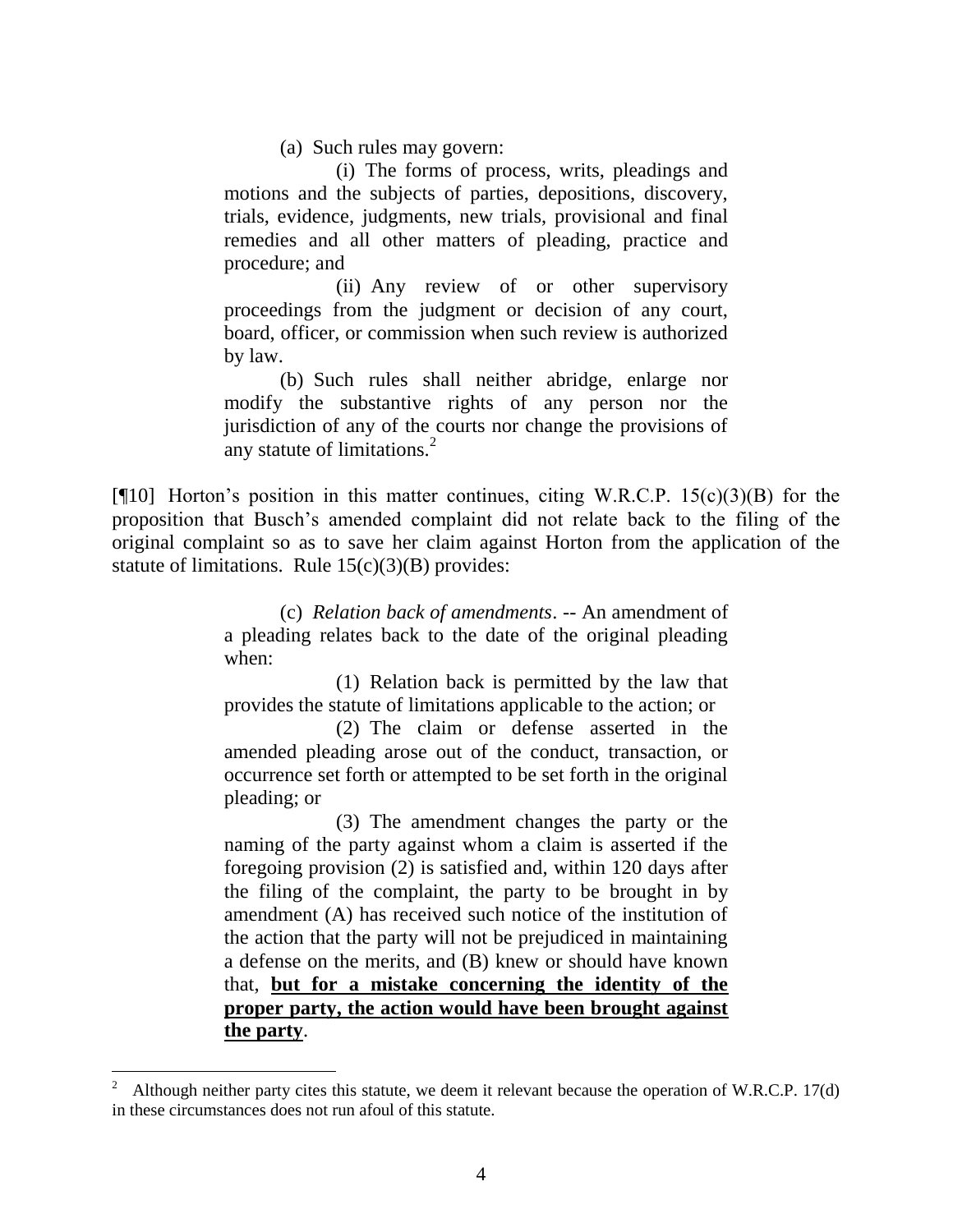### **DISCUSSION**

[¶11] The district court granted summary judgment in favor of Horton based upon its conclusion that Horton was entitled to judgment as a matter of law. Thus, we apply our well-known and oft-repeated standard of review for such a judgment. See *Jasper v*. *Brinckerhof*, 2008 WY 32, ¶ 10, 179 P.3d 857, 862 (Wyo. 2008). The only decision of the district court that is before us for review is whether or not Busch"s amended complaint was, by operation of law, deemed to be filed within the applicable statute of limitations, even though it was in fact filed after the date the statute of limitations had run. The proceedings in the district court are set out in detail above, and that is all there is for this Court to consider. That very limited set of pleadings is the grist for our review of whether or not the district court erred as a matter of law.

[¶12] In light of the interplay of the applicable rules of civil procedure and what we view as the better reasoned case law, it is our conclusion that the district court erred as a matter of law in dismissing the complaint on the basis that the statute of limitations provided Horton with a complete defense against Busch"s complaint and amended complaint. It is our view that what occurred in this case is exactly what may be anticipated with respect to the interplay between W.R.C.P. 17(d) and 15(c)(3).

[¶13] Interpretations of statutes, as well as interpretations of rules of procedure, are questions of law that we review *de novo*. *Bixler v. Oro Management, LLC*, 2006 WY 140, ¶ 5, 145 P.3d 1260, 1262 (Wyo. 2006). In interpreting such rules, we apply the same rules used in statutory construction. *Cotton v. McCulloch,* 2005 WY 159, ¶ 14, 125 P.3d 252, 257 (Wyo. 2005). Our initial effort is directed at ascertaining if a statute or procedural rule is ambiguous. If it is not, we apply the plain language of the statutes and/or rules. We begin by making an inquiry respecting the ordinary and obvious meaning of the words employed, according to their arrangement and connection. We construe the statute as a whole, giving effect to every word, clause, and sentence, and we construe together all parts of the statute in *pari materia*. *Id.*, 125 P.3d at 258

[¶14] When this Court construes rules of civil procedure which are virtually identical to their federal counterparts, pertinent federal authority is persuasive. *Caldwell v. Cummings*, 2001 WY 106, ¶ 10, 33 P.3d 1138, 1141 (Wyo. 2001). In this instance, F.R.C.P. 15 is almost identical to Wyoming's Rule 15, but W.R.C.P. 17(d) does not have a counterpart in the F.R.C.P. Of course, we must also take account of a couple of Wyoming statutes in this case, which further complicates the equation and diminishes the utility of our usual deference to federal precedents with respect to rules of civil procedure. We addressed this issue tangentially in *Northern Utilities v. Evansville*, 822 P.2d 829, 841-44 (Wyo. 1991), but we deem that case to be distinguishable from the instant circumstances and of dubious soundness in light of further developments of the law in this area. See 61B Am.Jur.2d *Pleading* §§ 869-72 (1999 and Supp. 2008); 6A